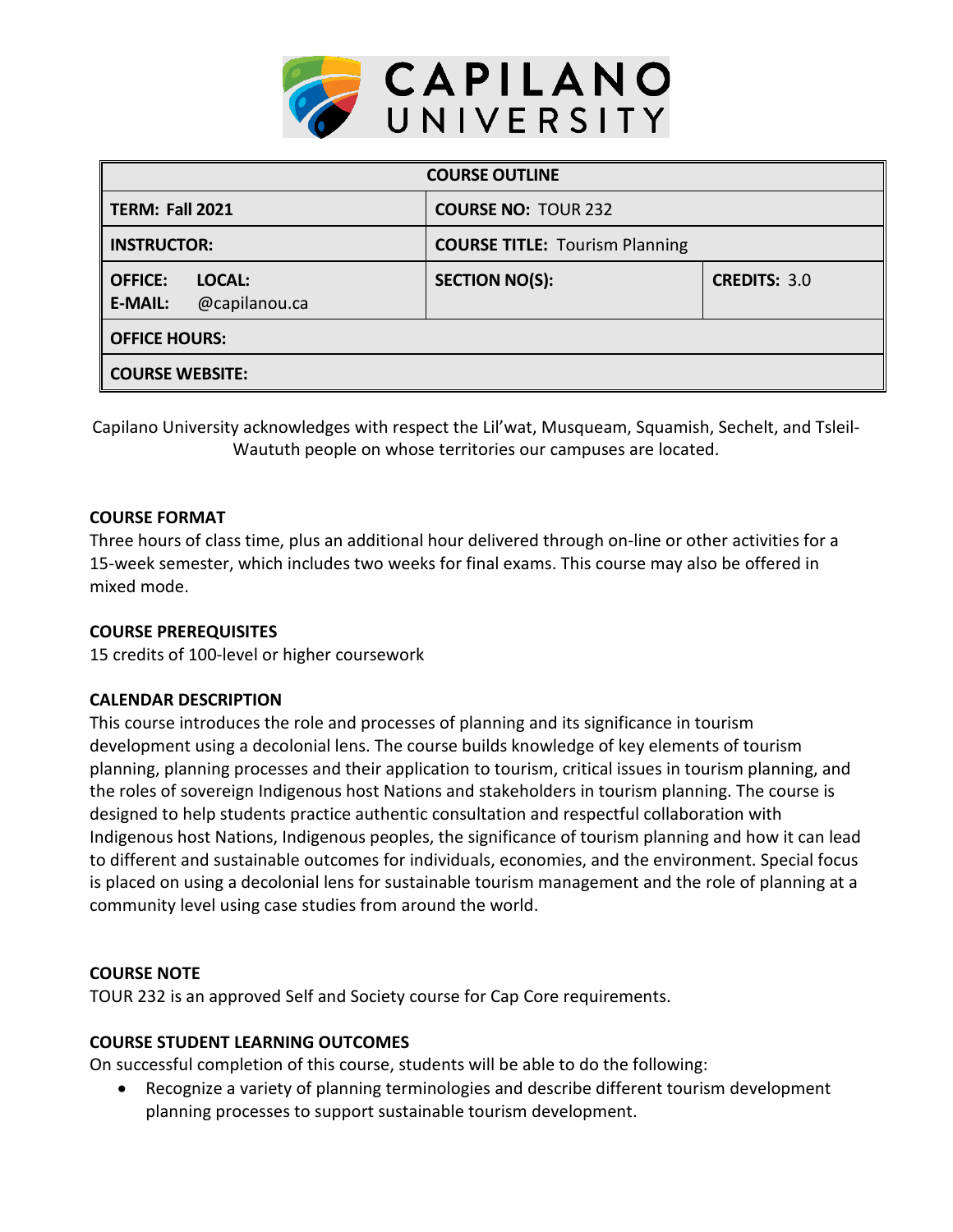- Use a decolonial lens to analyze the effects that economic, socio-cultural, and environmental tourism impacts have on the destinations
- Differentiate changes and impacts between community-based and global scales of planning. Understand the relevance and describe different engagement techniques and ownership building among stakeholders in the tourism planning process.
- Using a decolonial lens explain the difference between various visitor management strategies and how they can be used for planning to manage different destination environments
- Formulate a decolonized tourism plan for a specific destination area that articulates goals, challenges, needs, and opportunities and a process to achieve the desired outcomes of the plan

### **Students who complete this Self and Society course will be able to do the following:**

- Identify potential root causes of local/global problems and how they affect local/global cultures, economies, politics, and policies.
- Assess and evaluate individual and collective responsibilities within a diverse and interconnected global society.
- Apply concepts of sustainable development to address sustainability challenges in a global context.
- Analyse the impact of colonialism and racism on Indigenous peoples.
- Explain how contexts (e.g. cultural, historical, colonial, economic, technological) shape identity formation and social structures.

| Week                    | <b>Topics</b>                                                             |  |  |  |  |
|-------------------------|---------------------------------------------------------------------------|--|--|--|--|
| 1                       | Course and assignments overview                                           |  |  |  |  |
|                         | Introduction to community-based tourism (CBT) planning                    |  |  |  |  |
| $\overline{2}$          | The planning profession                                                   |  |  |  |  |
|                         | Tourism impacts                                                           |  |  |  |  |
| $\overline{\mathbf{3}}$ | Understanding tourism for planning                                        |  |  |  |  |
|                         | Successful CBT planning                                                   |  |  |  |  |
| 4                       | The planning process                                                      |  |  |  |  |
|                         | Overview - Tourism Planning Spotlight Assignments                         |  |  |  |  |
|                         | Planning Tourism Development with Indigenous Peoples in their communities |  |  |  |  |
| 5                       | Analyzing your tourism situation                                          |  |  |  |  |
| 6                       | Analyzing your tourism situation                                          |  |  |  |  |
| 7                       | Creating a CBT plan                                                       |  |  |  |  |
|                         | Overview – field trip and related assignments                             |  |  |  |  |

# **COURSE CONTENT**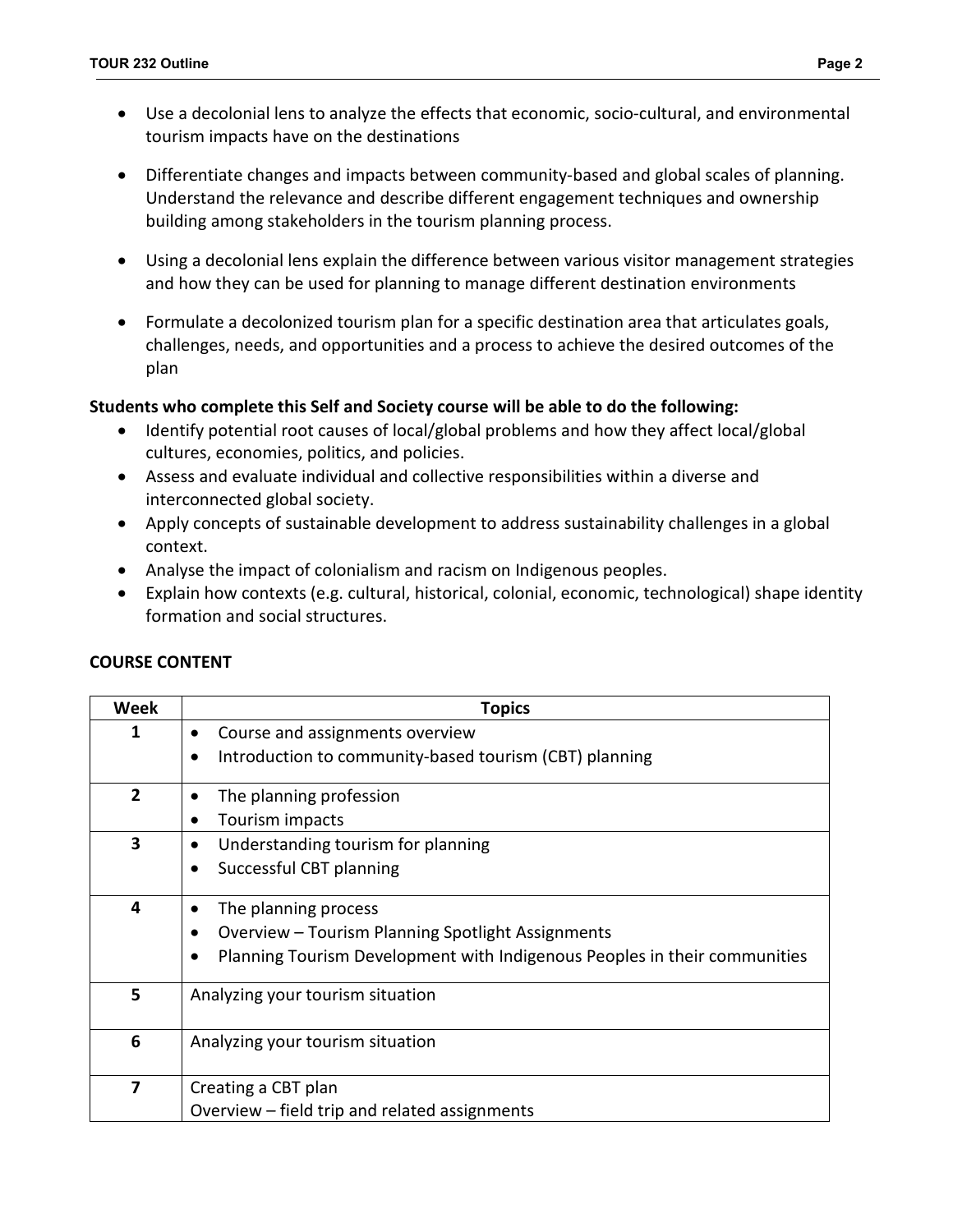| 8     | Creating a CBT plan                                      |  |
|-------|----------------------------------------------------------|--|
| 9     | Creating a CBT plan                                      |  |
| 10    | Creating and implementing action plans                   |  |
| 11    | Creating and implementing action plans                   |  |
| 12    | "Tourism Champions" - Becoming a Tourism Planning Leader |  |
| 13    | Preparations for Final Paper and Presentation            |  |
| 14-15 | <b>Final Exam Period</b>                                 |  |

#### **EVALUATION PROFILE**

| Assessment                      | % of Final Grade |  |
|---------------------------------|------------------|--|
| Assignments*                    | $40\% - 80\%$    |  |
| Participation & Professionalism | $0\% - 10\%$     |  |
| Quizzes/Midterm/Final*          | $20\% - 50\%$    |  |
| otal.                           | 100%             |  |

\* This consists of several smaller assignments. No one assignment will be valued at more than 35% of the final grade

### **Participation**

Participation grades are based on the consistency, quality, and frequency of contributions to class discussions. Consistency means attending every class, maintaining a positive and respectful presence in the classroom, and actively contributing to discussions on a regular basis. Quality means demonstrating respect for peers and their contributions; listening attentively during lectures and when other students are speaking; and participating in all activities with an open and inquisitive mind.

#### **GRADING PROFILE**

|               |                                             | $  A + = 90-100   B+ = 77-79   C+ = 67-69   D = 50-59$ |  |
|---------------|---------------------------------------------|--------------------------------------------------------|--|
|               |                                             | $= 85-89$  B = 73-76  C = 63-66  F = 0-49              |  |
| $A - = 80-84$ | $\vert B - 70 - 72 \vert C - 60 - 62 \vert$ |                                                        |  |

#### **Incomplete Grades**

Grades of Incomplete "I" are assigned only in exceptional circumstances when a student requests extra time to complete their coursework. Such agreements are made only at the request of the student, who is responsible to determine from the instructor the outstanding requirements of the course.

# **Late Assignments**

Assignments are due at the beginning of the class on the due date listed. Late assignments (within 24 hours) will be penalized with a 10% deduction of the final paper grade. Assignments submitted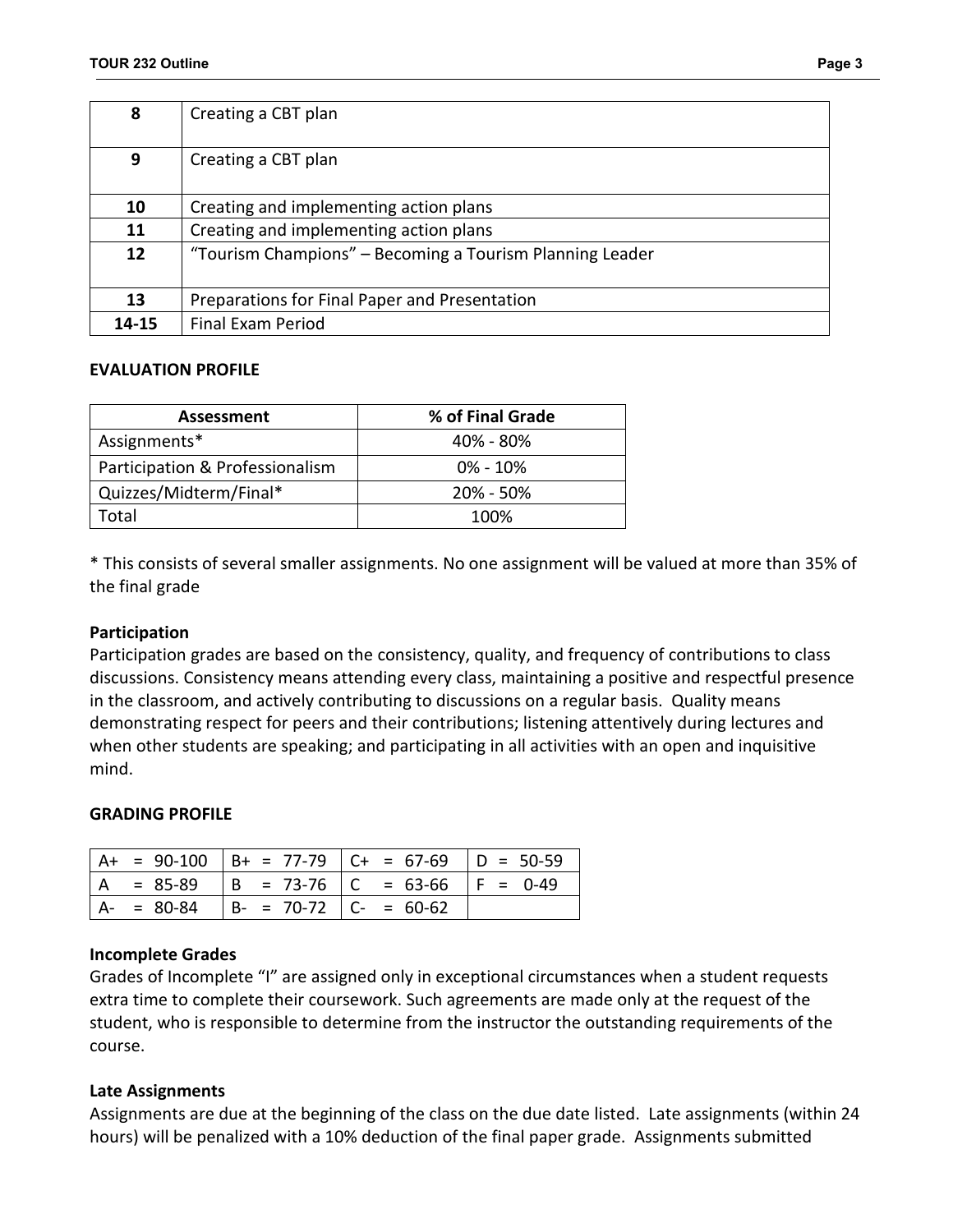beyond 24 hours of the due date will not be accepted. If you anticipate handing in an assignment late, please consult with your instructor beforehand.

### **Missed Exams/Quizzes/Labs etc.**

Make-up exams, quizzes and/or tests are given at the discretion of the instructor. They are generally given only in medical emergencies or severe personal crises. Some missed labs or other activities may not be able to be accommodated. Rescheduling will not be allowed for reasons such as holidays or work conflict, nor shall re-scheduling be possible after exams have been graded and returned. Please consult with your instructor. Final Exams are to be written on the date and time scheduled.

#### **Attendance**

Students are expected to attend all classes and associated activities. Attendance is mandatory if the delivery of this course is through a weekend-based format. See course syllabus for penalties for missed classes associated with weekend courses**.**

### **English Usage**

Students are expected to proofread all written work for any grammatical, spelling and stylistic errors. Instructors may deduct marks for incorrect grammar and spelling in written assignments.

### **Electronic Devices**

Students may use electronic devices during class for note-taking only.

### **On-line Communication**

Outside of the classroom, instructors will (if necessary) communicate with students using either their official Capilano University email or eLearn; please check both regularly. Official communication between Capilano University and students is delivered to students' Capilano University email addresses only.

# **UNIVERSITY OPERATIONAL DETAILS**

#### **Tools for Success**

Many services are available to support student success for Capilano University students. A central navigation point for all services can be found at:<https://www.capilanou.ca/student-life/>

# **Capilano University Security: download the [CapU Mobile Safety App](https://www.capilanou.ca/student-life/support--wellness/safety--security/capu-safe-app/)**

#### **Policy Statement (S2009-06)**

Capilano University has policies on Academic Appeals (including appeal of final grade), Student Conduct, Academic Integrity, Academic Probation and other educational issues. These and other policies are available on the University website.

#### **Academic Integrity (S2017-05)**

Any instance of academic dishonesty or breach of the standards of academic integrity is serious and students will be held accountable for their actions, whether acting alone or in a group. See policy and procedures S2017-05 Academic Integrity for more information: [https://www.capilanou.ca/about](https://www.capilanou.ca/about-capu/governance/policies/)[capu/governance/policies/](https://www.capilanou.ca/about-capu/governance/policies/)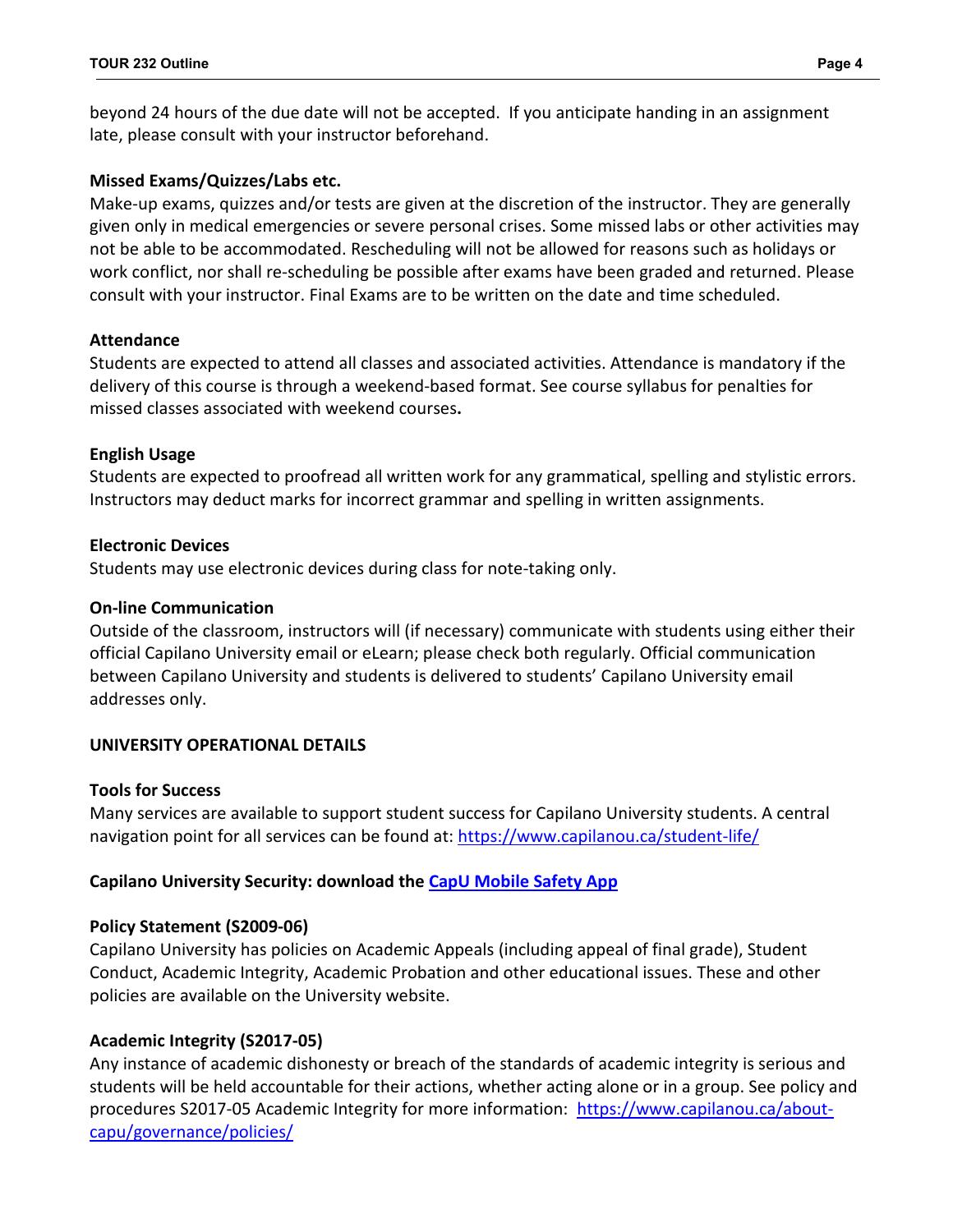Violations of academic integrity, including dishonesty in assignments, examinations, or other academic performances, are prohibited and will be handled in accordance with the Student Academic Integrity Procedures.

**Academic dishonesty** is any act that breaches one or more of the principles of academic integrity. Acts of academic dishonesty may include but are not limited to the following types:

**Cheating**: Using or providing unauthorized aids, assistance or materials while preparing or completing assessments, or when completing practical work (in clinical, practicum, or lab settings), including but not limited to the following:

- Copying or attempting to copy the work of another during an assessment;
- Communicating work to another student during an examination;
- Using unauthorized aids, notes, or electronic devices or means during an examination;
- Unauthorized possession of an assessment or answer key; and/or,
- Submitting of a substantially similar assessment by two or more students, except in the case where such submission is specifically authorized by the instructor.

**Fraud**: Creation or use of falsified documents.

**Misuse or misrepresentation of sources**: Presenting source material in such a way as to distort its original purpose or implication(s); misattributing words, ideas, etc. to someone other than the original source; misrepresenting or manipulating research findings or data; and/or suppressing aspects of findings or data in order to present conclusions in a light other than the research, taken as a whole, would support.

**Plagiarism**: Presenting or submitting, as one's own work, the research, words, ideas, artistic imagery, arguments, calculations, illustrations, or diagrams of another person or persons without explicit or accurate citation or credit.

**Self-Plagiarism**: Submitting one's own work for credit in more than one course without the permission of the instructors, or re-submitting work, in whole or in part, for which credit has already been granted without permission of the instructors.

**Prohibited Conduct**: The following are examples of other conduct specifically prohibited:

- Taking unauthorized possession of the work of another student (for example, intercepting and removing such work from a photocopier or printer, or collecting the graded work of another student from a stack of papers);
- Falsifying one's own and/or other students' attendance in a course;
- Impersonating or allowing the impersonation of an individual;
- Modifying a graded assessment then submitting it for re-grading; or,
- Assisting or attempting to assist another person to commit any breach of academic integrity.

# **Sexual Violence and Misconduct**